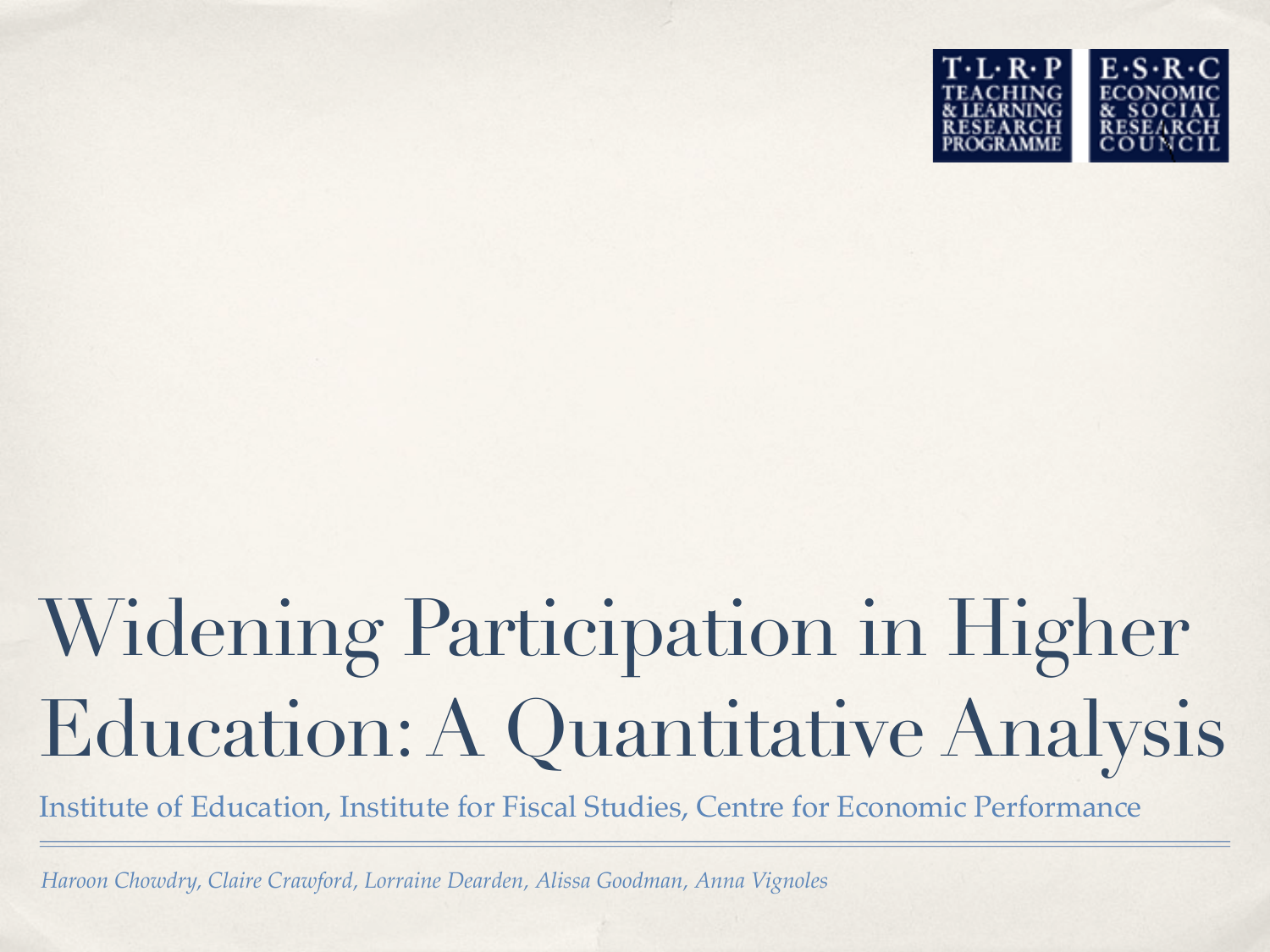## Background and Motivation

- **Expansion of HE** 
	- ✦ 43% of 17-30 year olds participate in higher education
- ✤ **Widening participation still cause for concern**
	- ✦ gap in the HE participation rate between richer and poorer students actually widened in the mid and late 1990s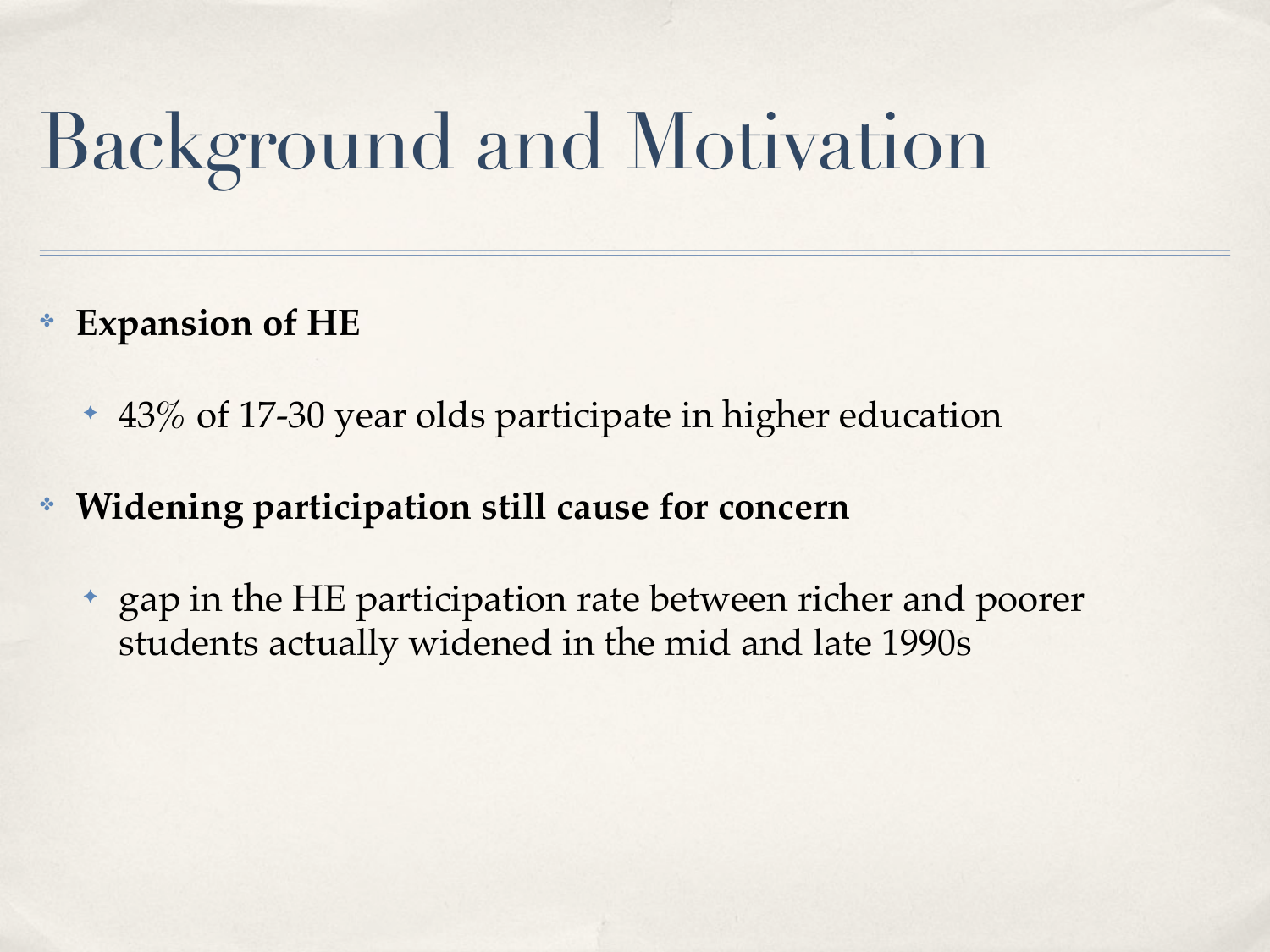## Background and Motivation

- ✤ **Concerns about who is accessing HE increased following the introduction of tuition fees**
	- ✦ another barrier to HE participation by poorer students (Callender, 2003)
- ✤ **Introduction of fees in 1998 not associated with any sustained overall fall in the number of students nor the 2004 Higher Education Act with higher/variable fees**
- ✤ **Recent policy developments may, however, affect future participation.**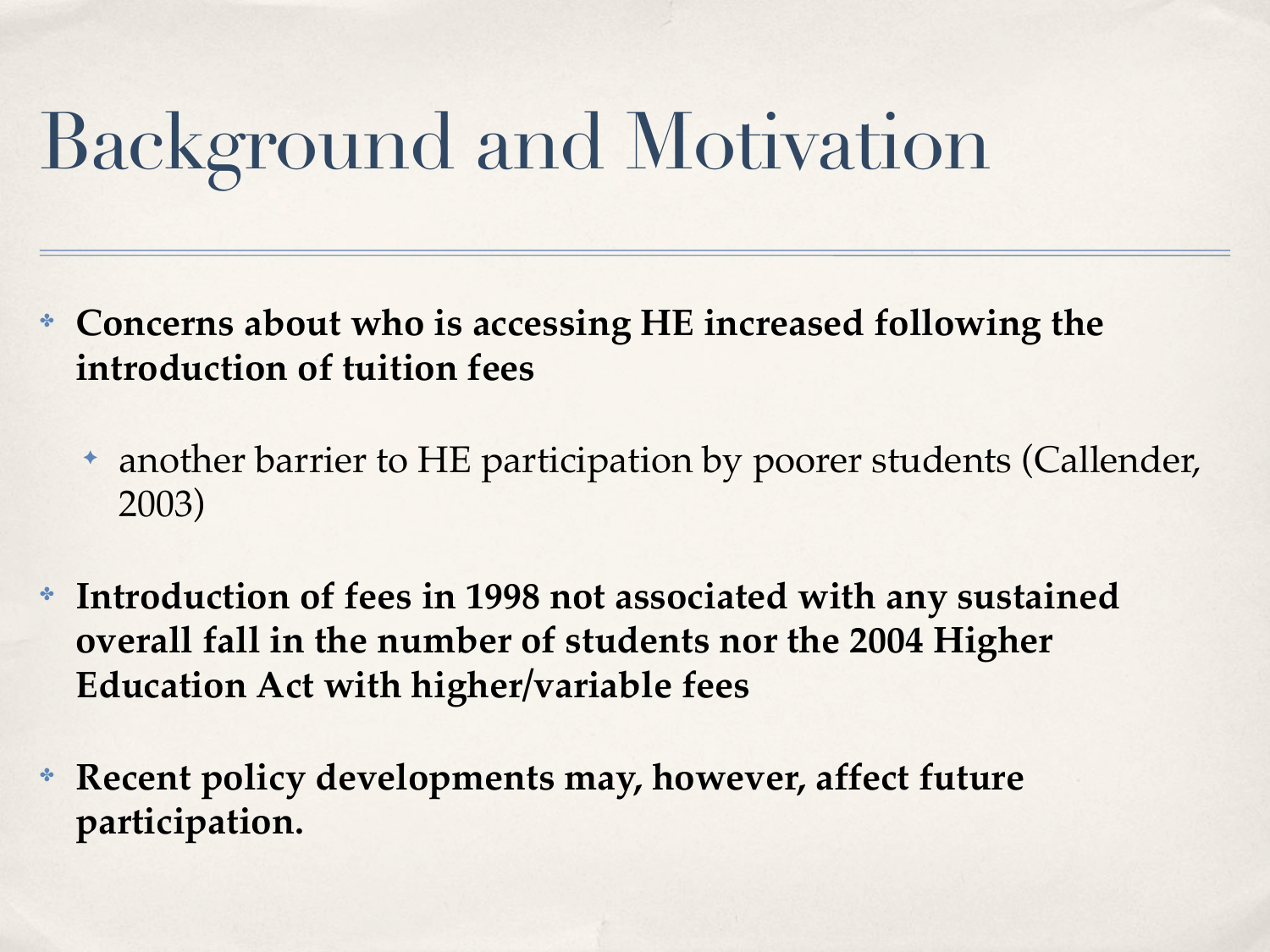## Inequality in the UK

- ✤ **Socio-economic gaps emerge early and remain entrenched**
- ✤ **UK has higher than average socio-economic education gap**
- ✤ **Gap has reduced this decade though still large at HE level**

Blanden, Gregg and Machin, 2005; Blanden and Machin, 2008, Chowdry et al. 2008, Feinstein, 2003; George et al. 2007; Goodman and Gregg, 2009.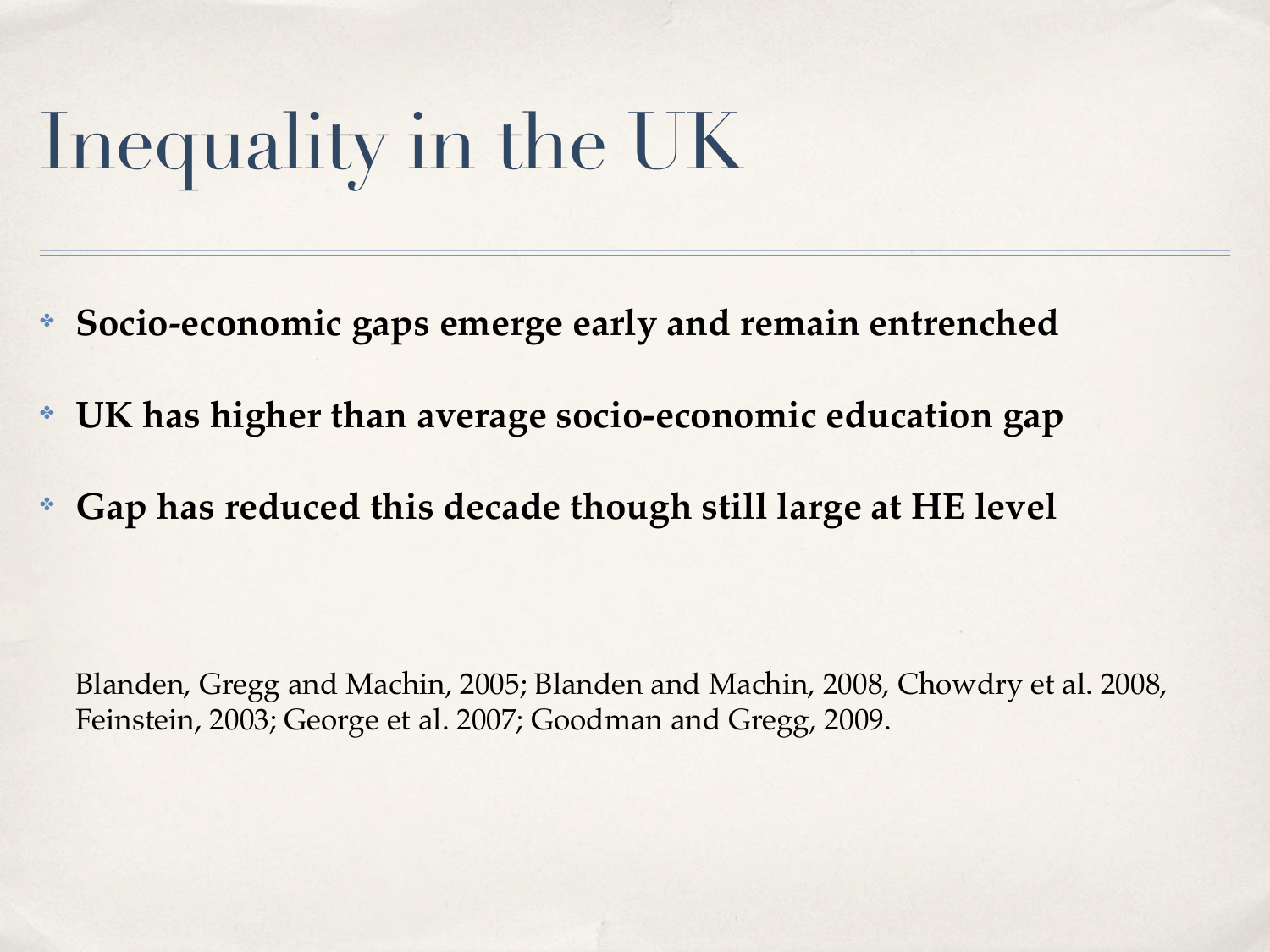### Research Questions

- ✤ **How does the likelihood of HE participation vary by socioeconomic background?**
- ✤ **How much of this is explained by prior achievement?**
- ✤ **When do differences by socio-economic background emerge?**
- ✤ **How does the type of HE participation vary across socio-economic groups?**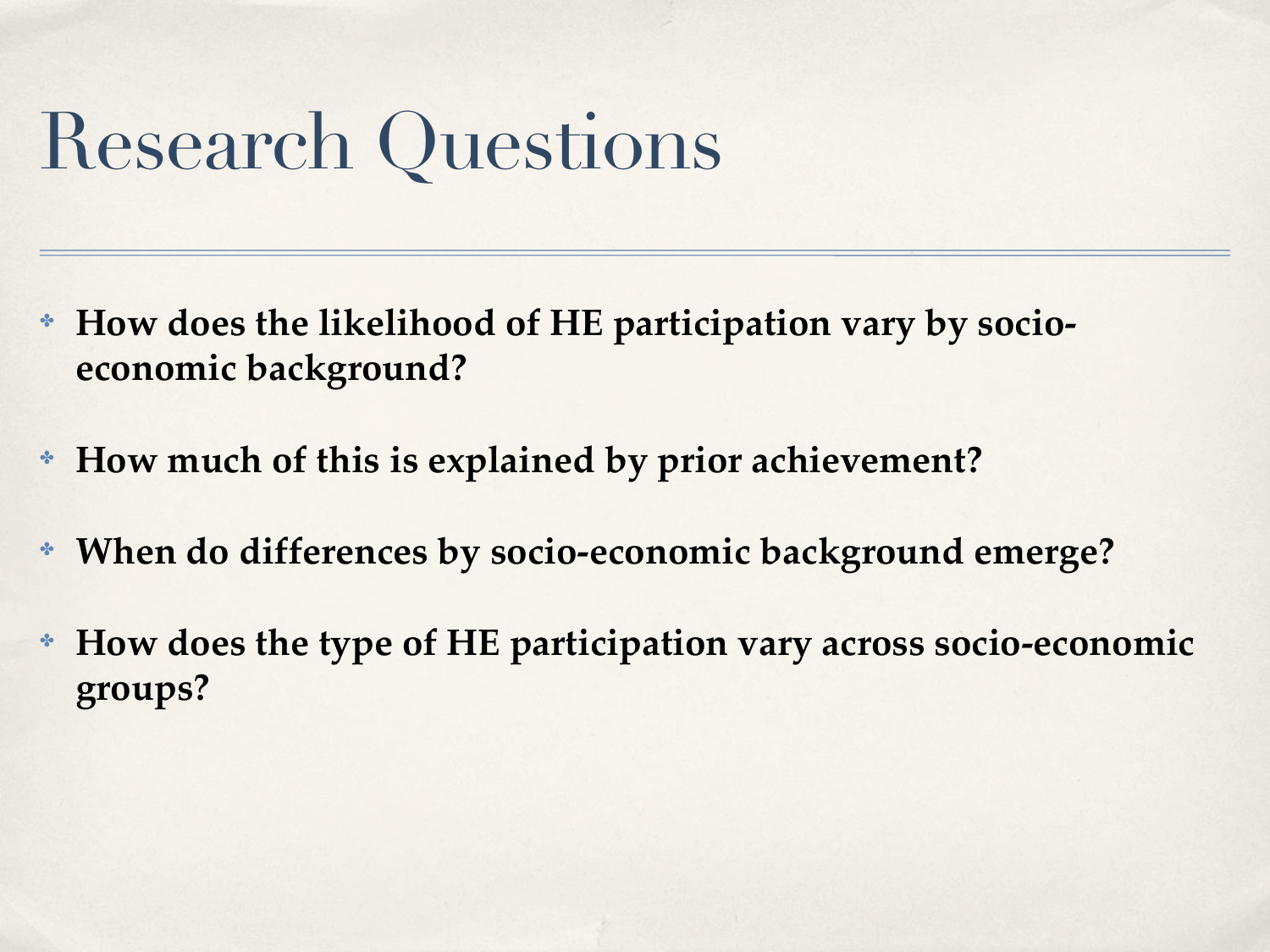#### Data

- ✤ **We linked administrative data to generate a longitudinal record of each child's schooling from age 5 onwards**
	- ✦ National Pupil Database/Annual School Census
	- ✦ Individual Learner Record
	- ✦ Higher Education Statistics Agency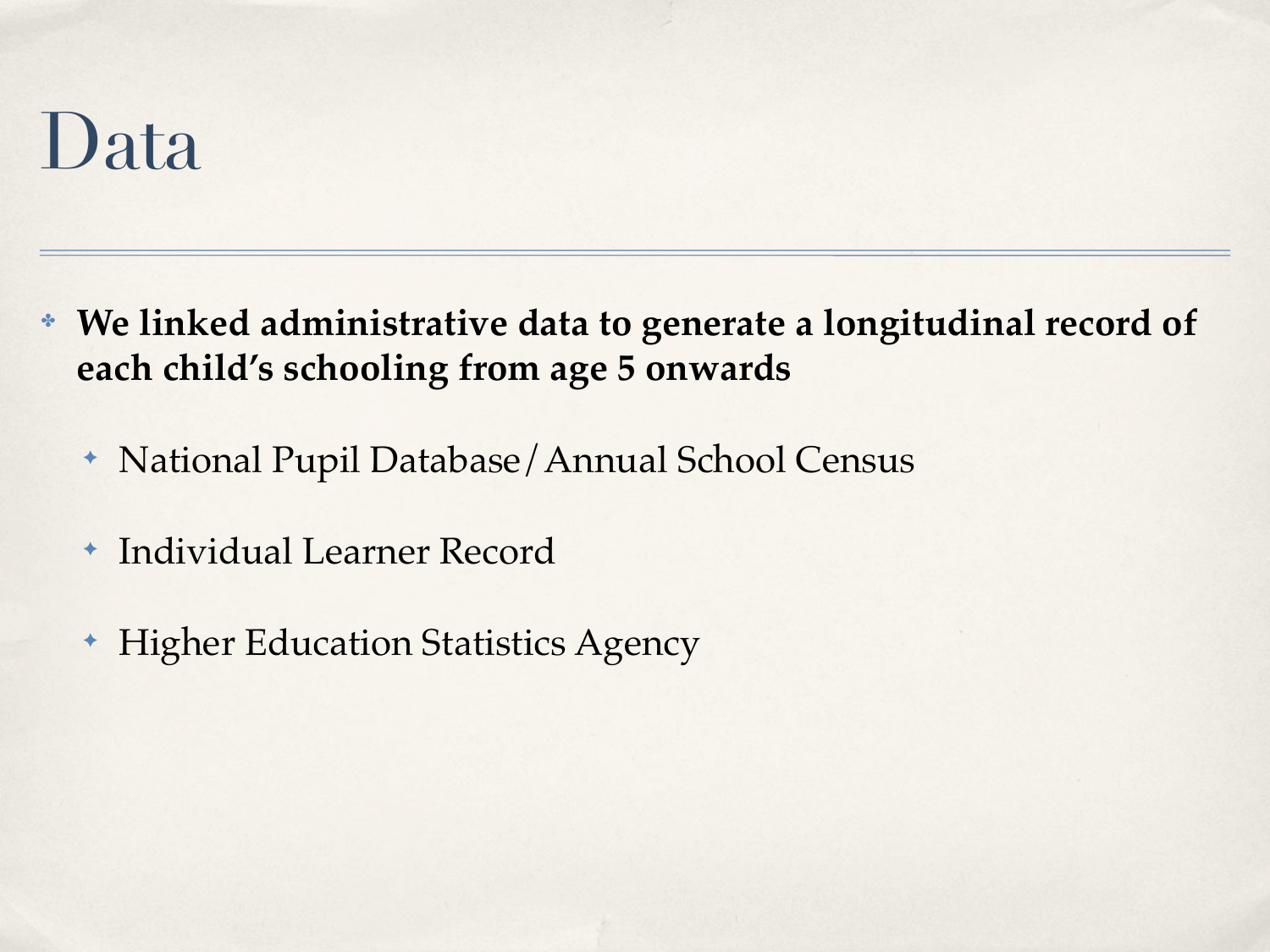#### Data

- ✤ **Linked individual-level school administrative records, FE records and HE data**
- ✤ **Data on participants AND non-participants**
- ✤ **Data for two cohorts:**
	- ✦ In Year 11 in 2001/02 and Year 11 in 2002/03
	- ✦ Potential age 18 HE entry in 2004/05/06 or age 19 HE entry in 2005/06/07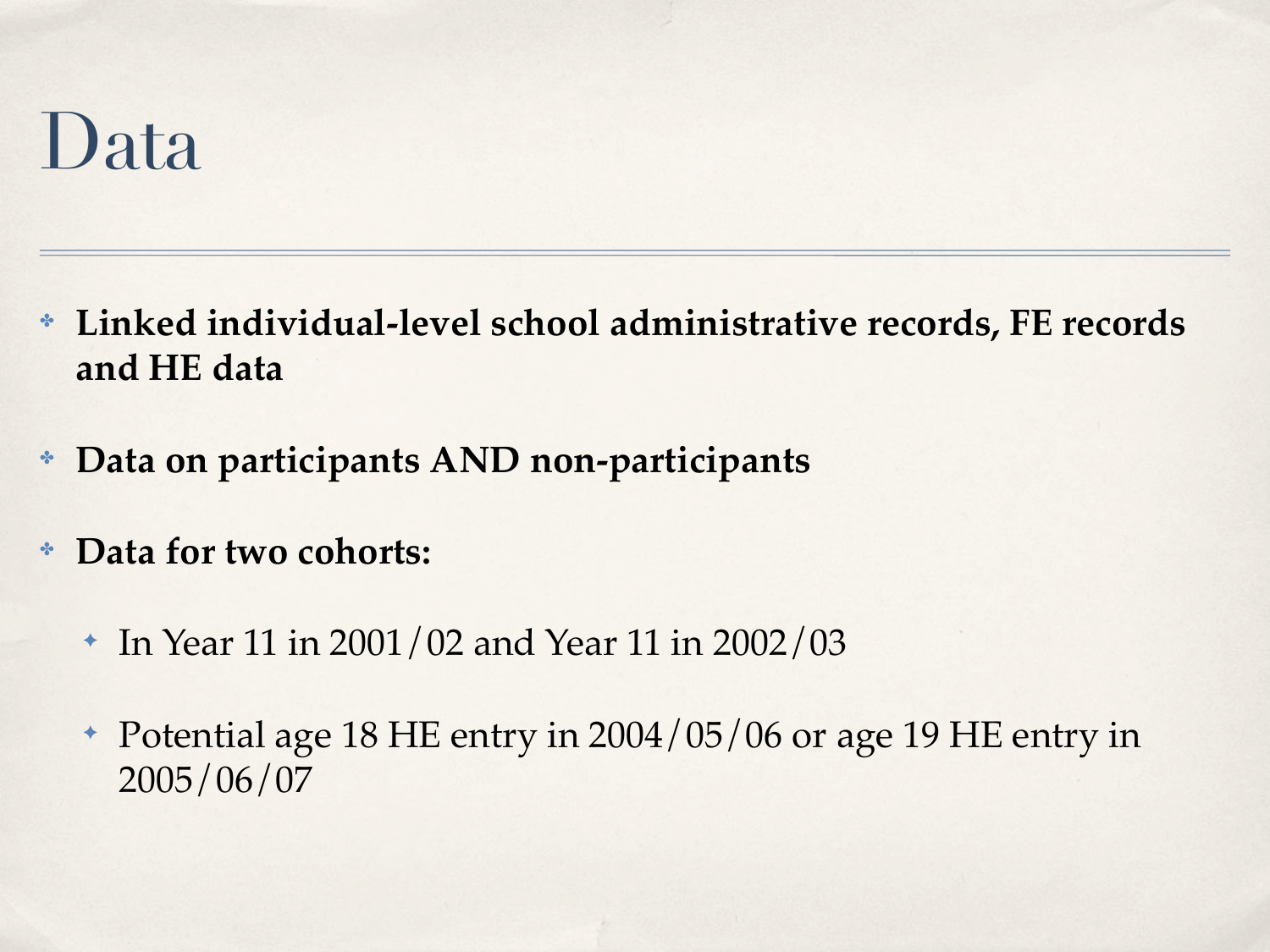### Data

- ✤ **Socio-economic background**
	- ✦ Free school meals
	- ✦ Neighbourhood based measures
	- ✦ Combined to create a "deprivation index" (split into 5 equally sized groups)
- ✤ **Ethnicity**
- ✤ **Measures of prior attainment i.e. all Key Stage results through to KS5**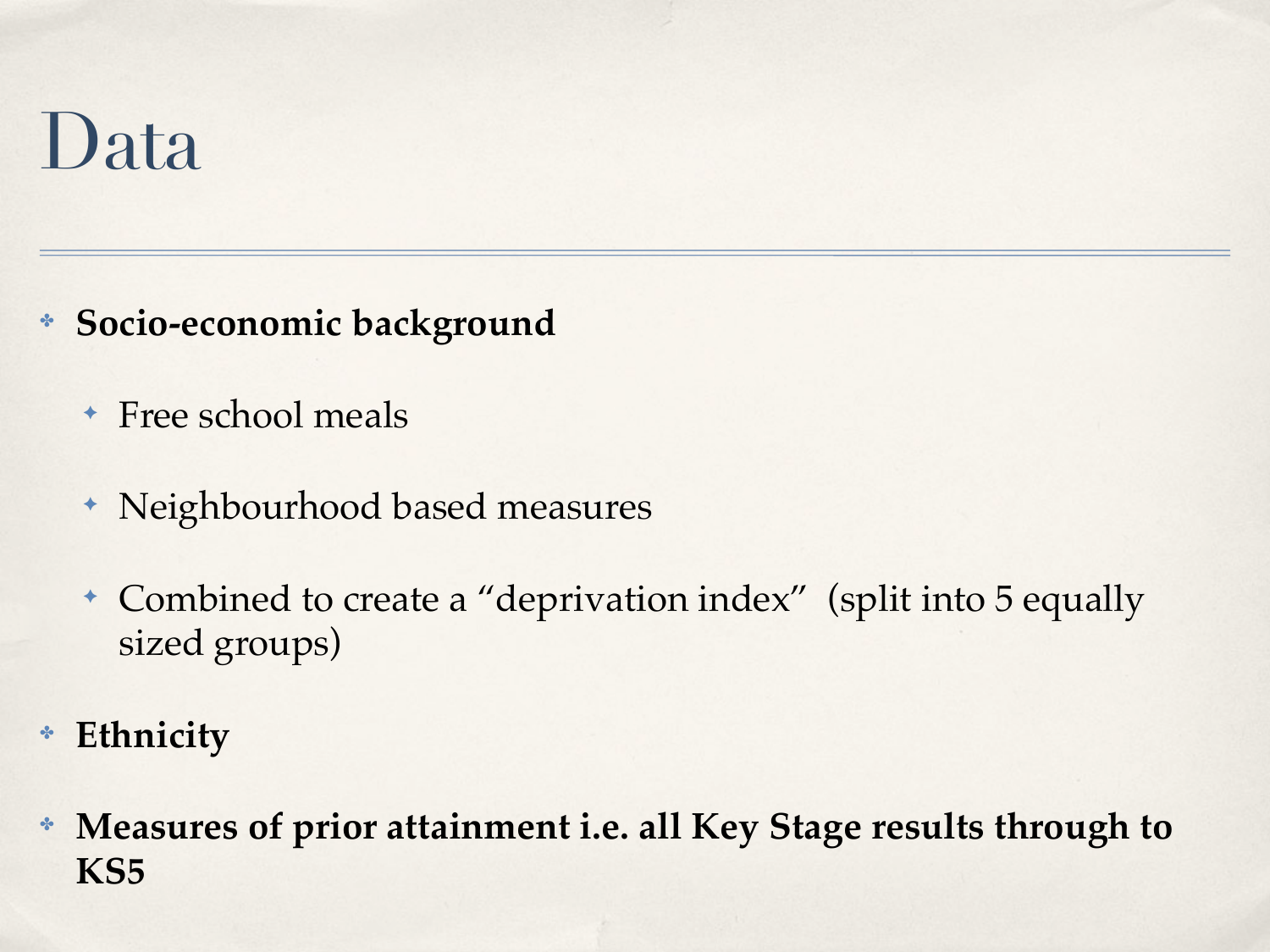### Results - what do they tell us?

- ✤ **Likelihood of HE participation varies massively by socio-economic background**
- ✤ **However much of this gap can be explained by prior achievement**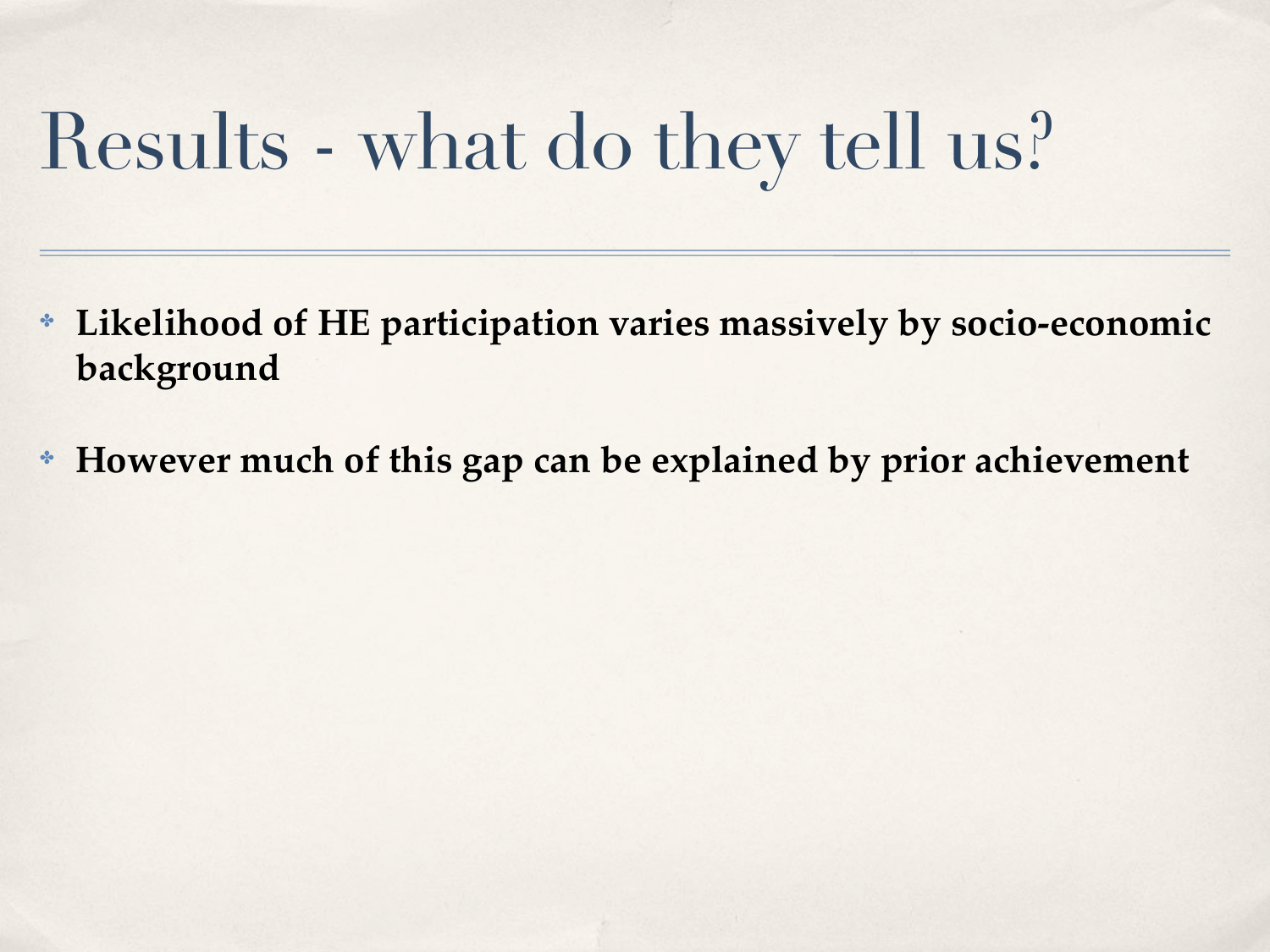### Access by the poor to Uni is limited

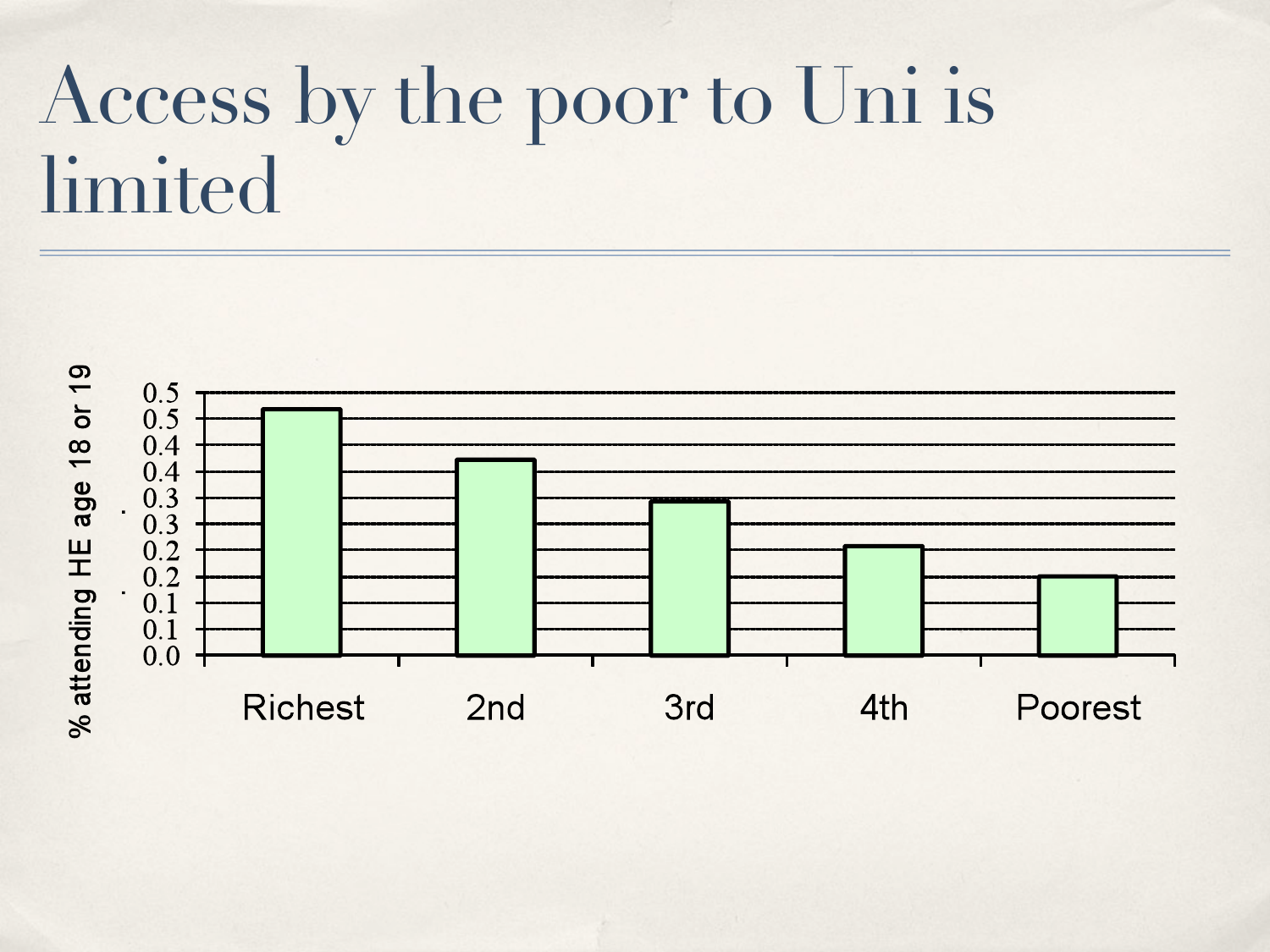## Equal chance of going to uni IF poor and rich get the same grades



 $\Box$  Richest

 $\square$  2nd

 $\Box$ 3rd

 $\Box$  4th

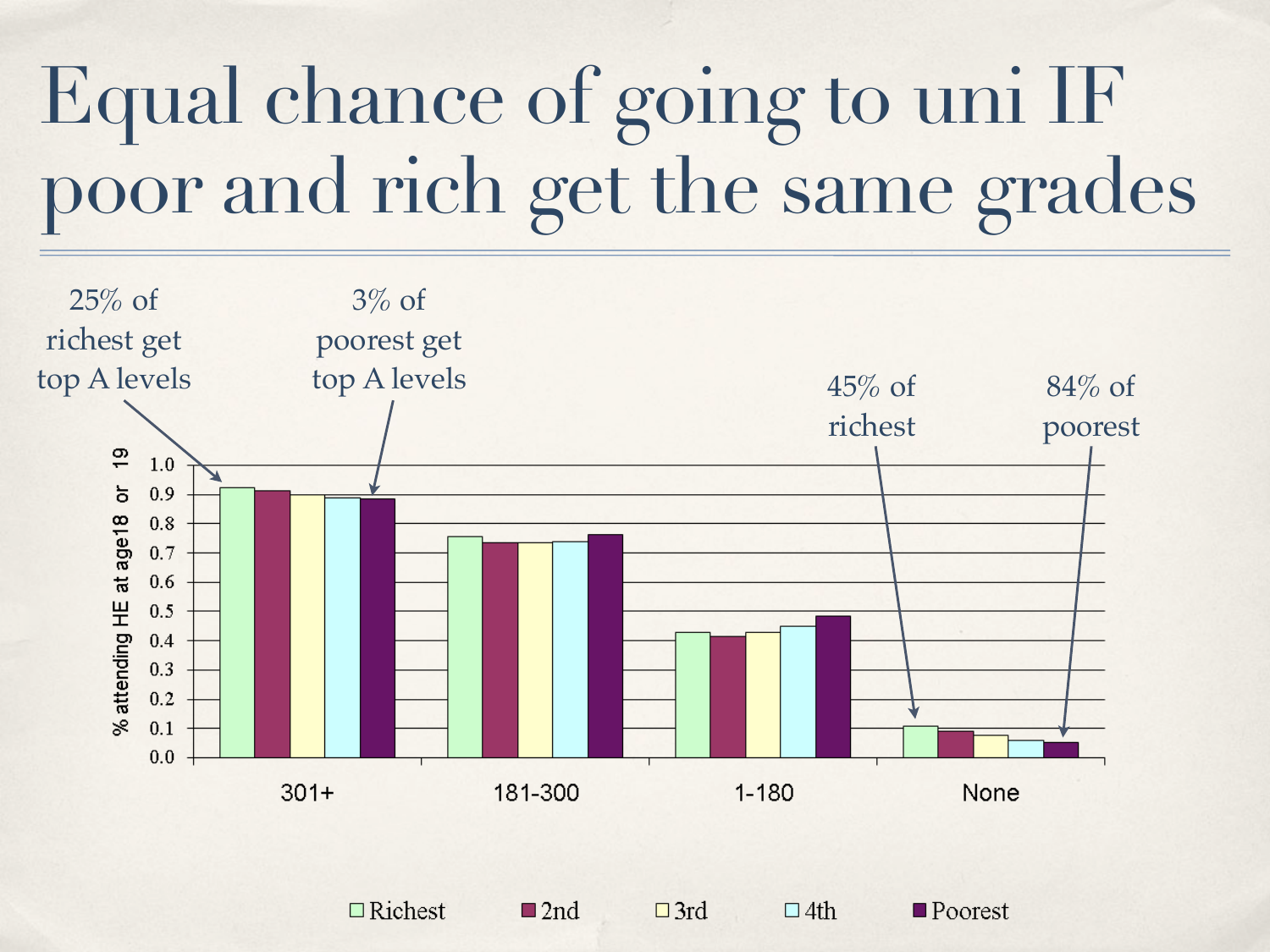### Allowing for prior achievement

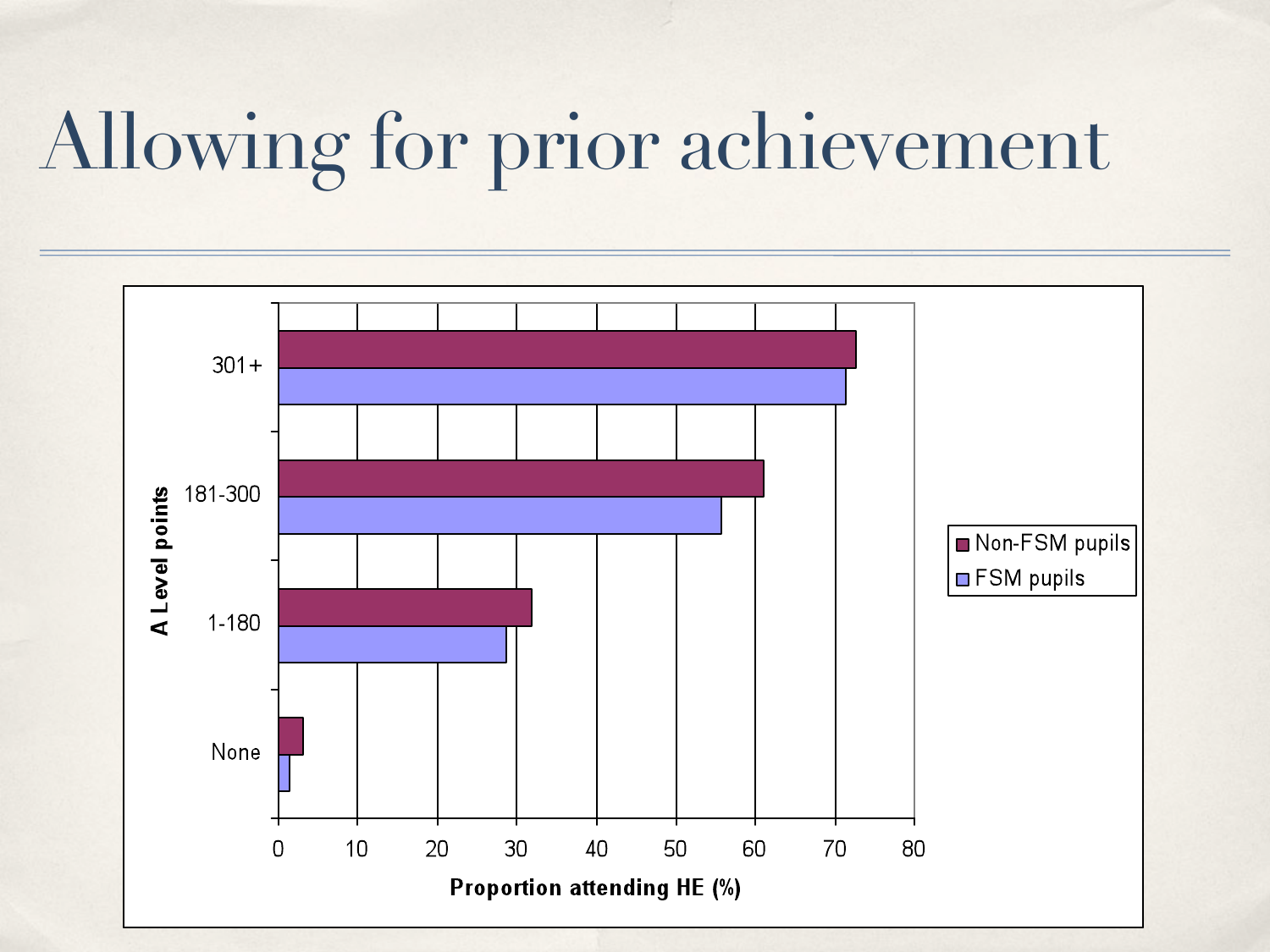# Type of Participation

- ✤ **Also consider type of HE participation, because:**
	- ✦ Students at less prestigious institutions more likely to drop out and/or achieve lower degree classification
	- ✦ Graduates from more prestigious institutions earn higher returns in the labour market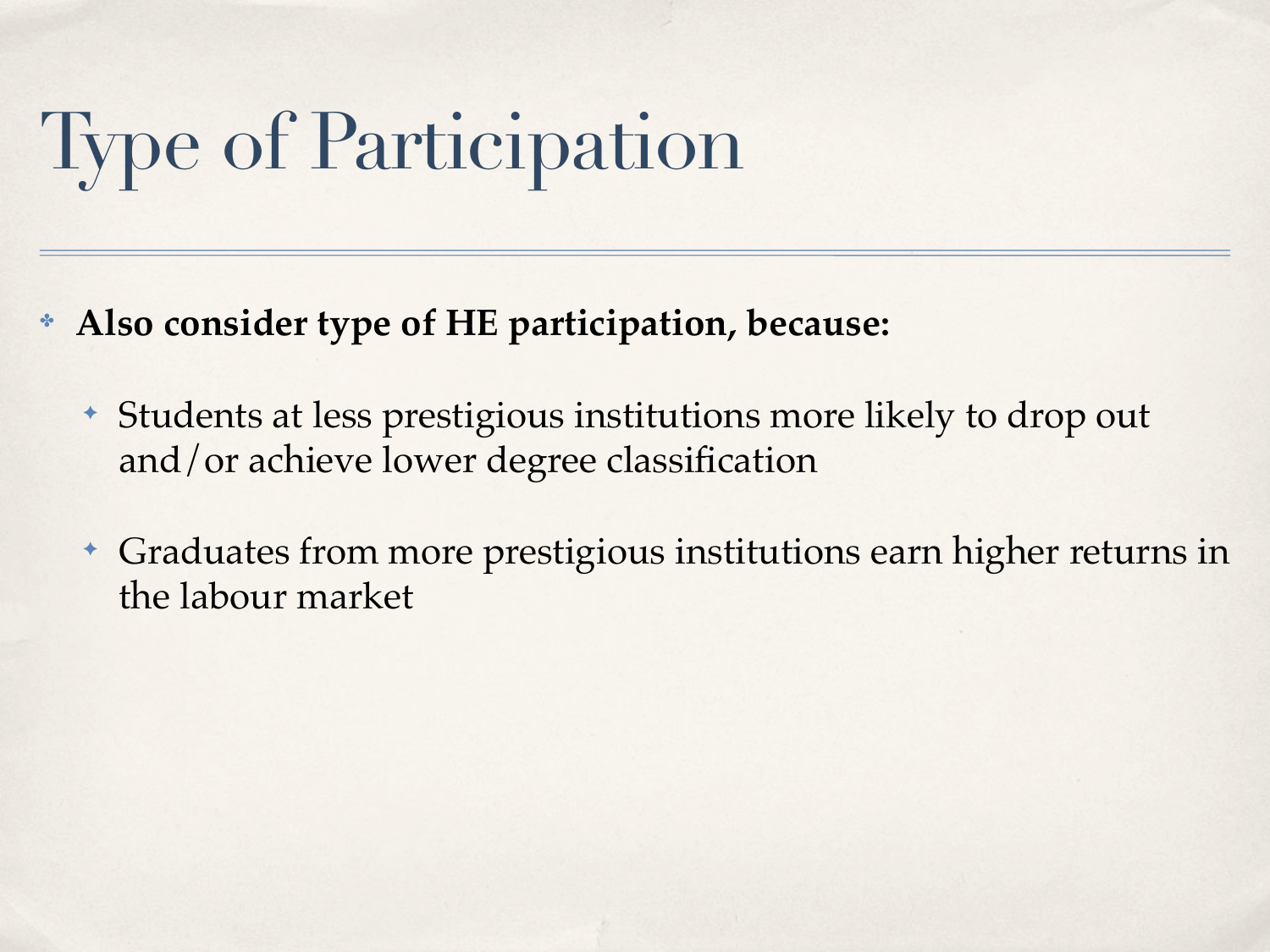## Type of Participation

- ✤ **Define "high status" university as:**
	- ✦ Russell Group university (20 in total)
	- ✦ Any UK university with an average 2001 RAE score greater than lowest found amongst Russell Group
		- ✴ *Adds Bath, Durham, Lancaster, York, etc (21 in total)*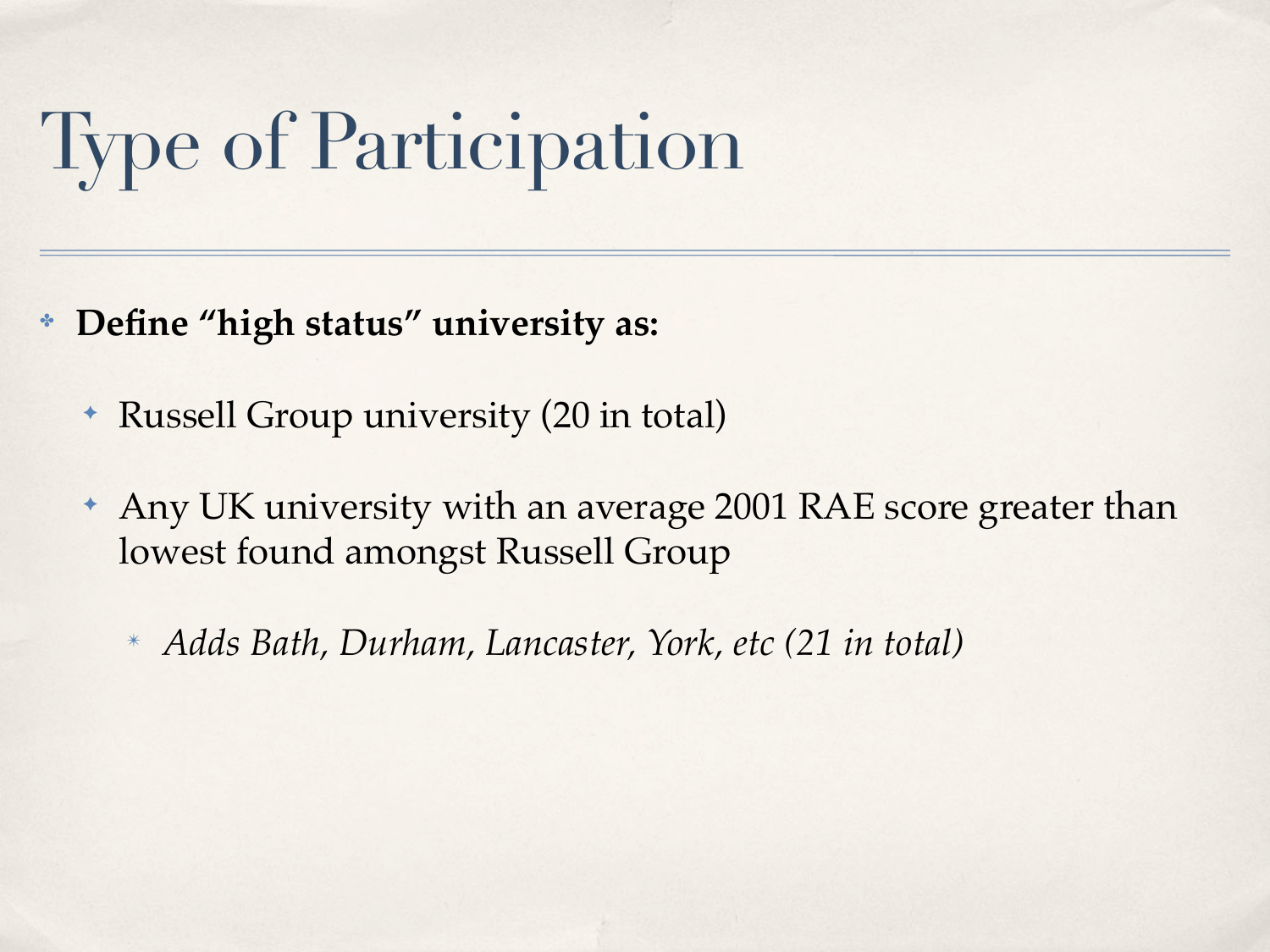#### Results

- ✤ **There is also inequality in the types of universities attended by different students**
- ✤ **Poorer students tend to enrol in less prestigious universities**
- ✤ **This has implications for the amount of human capital they acquire and hence their earnings**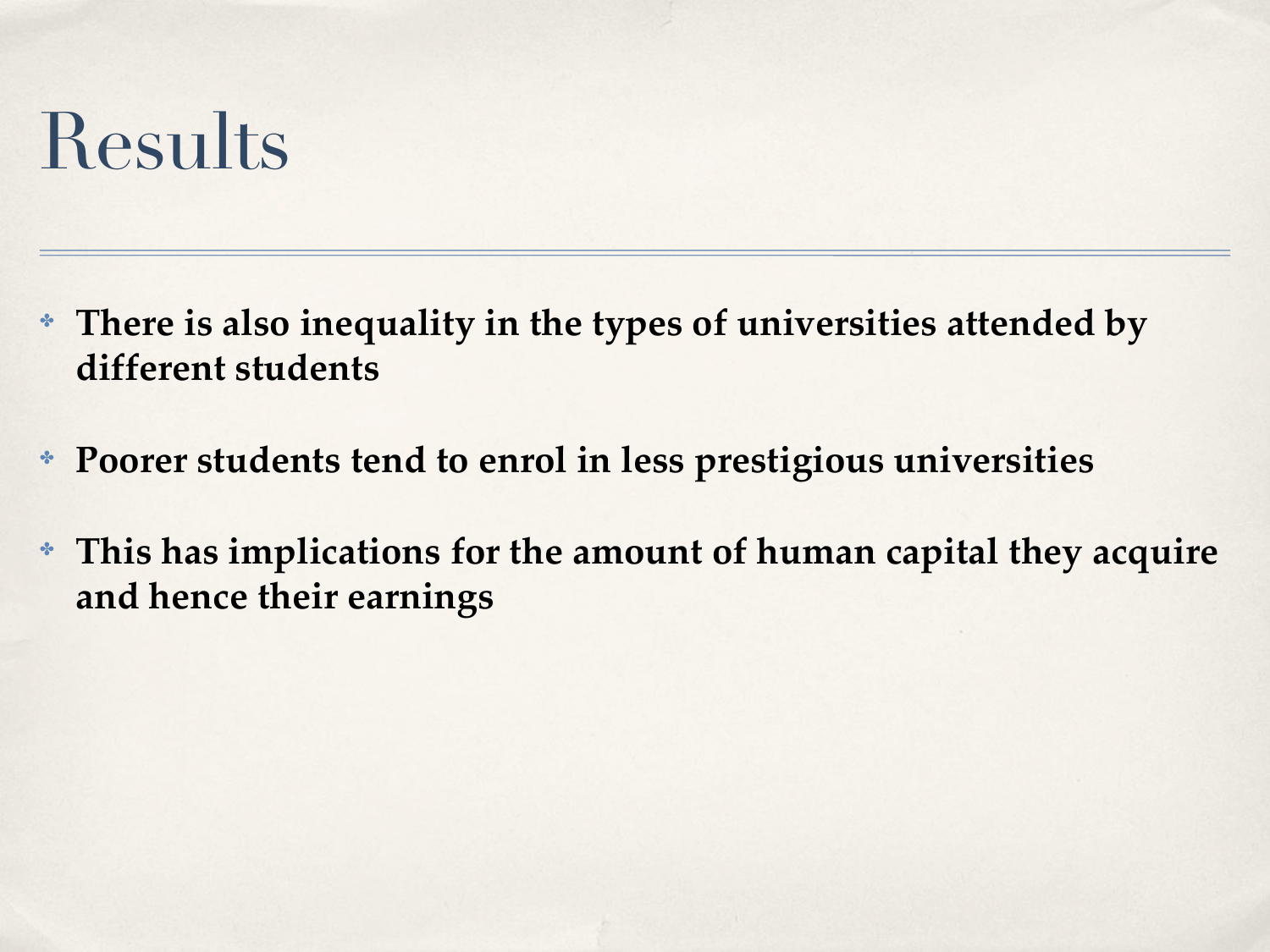## Strong gradient in university prestige by deprivation status

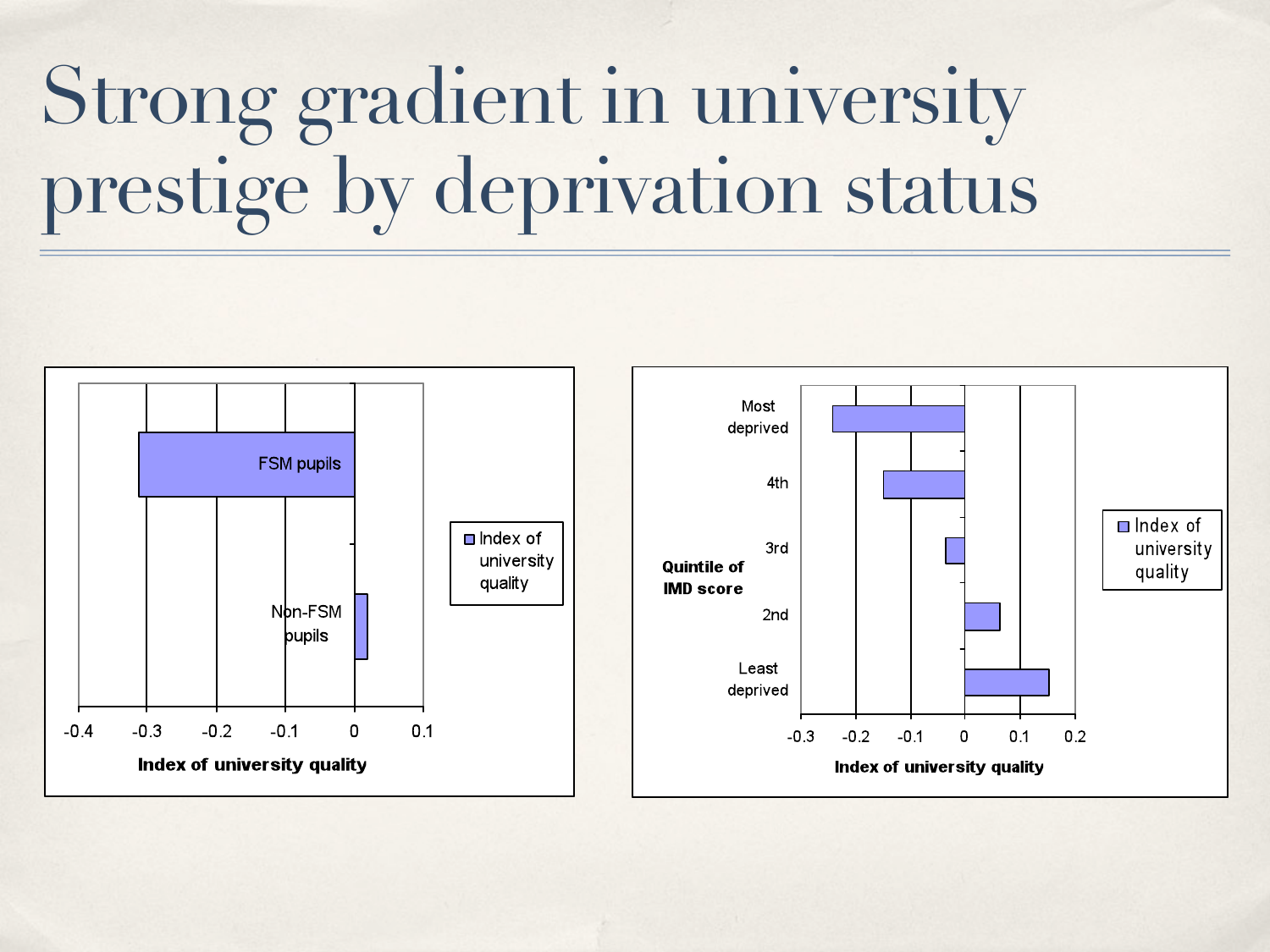### Differences in HE prestige within A Level scores

![](_page_16_Figure_1.jpeg)